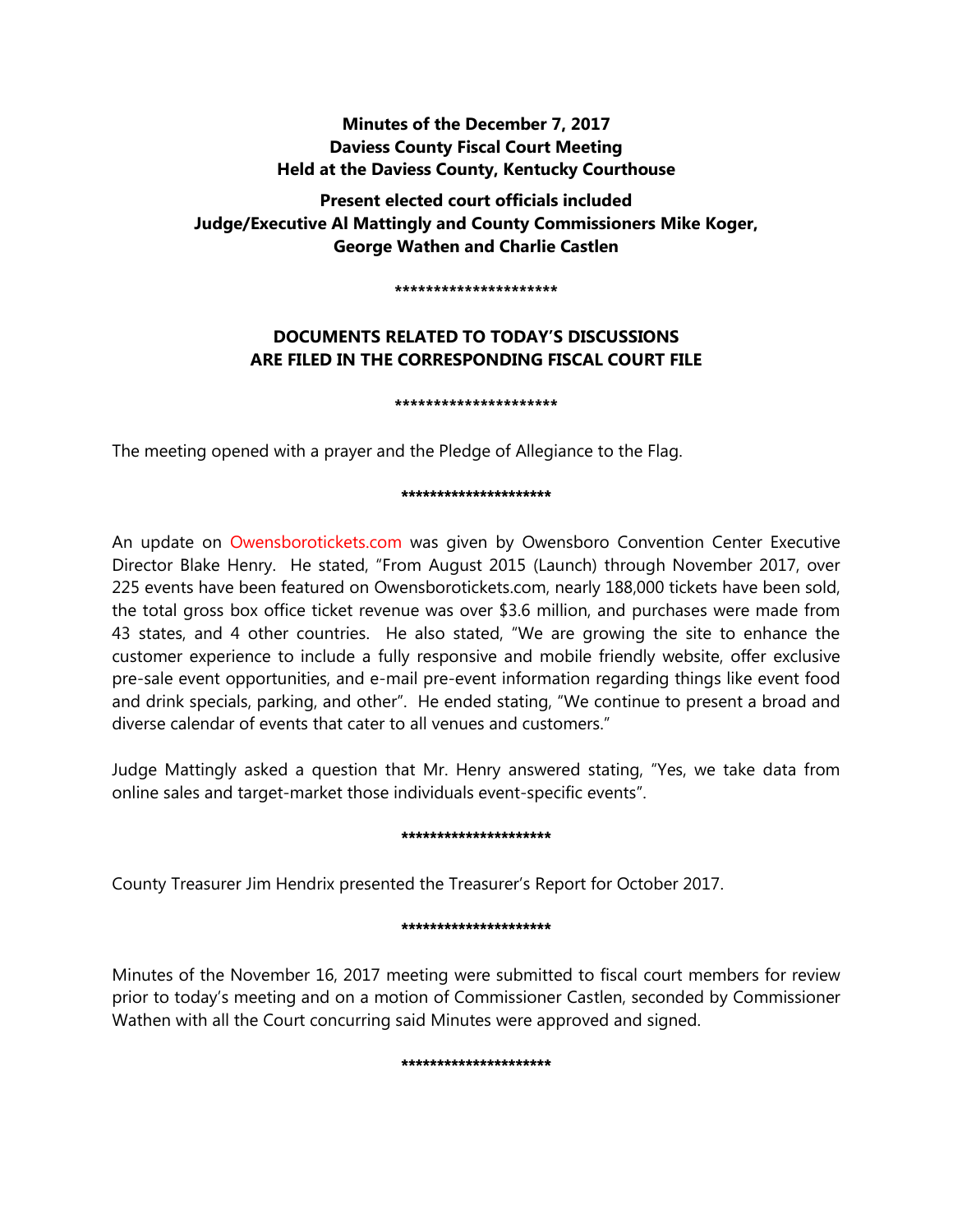**By a motion of Commissioner Koger, seconded by Commissioner Castlen,** the court considered for approval all Claims for all Departments.

**Without further discussion, Judge/Executive Mattingly called for a vote on the motion. All members of the court voted in favor; motion passed.** 

### \*\*\*\*\*\*\*\*\*\*\*\*\*\*\*\*\*\*\*\*\*

**By a motion of Commissioner Wathen, seconded by Commissioner Castlen,** the court considered for approval Contract with Patrick Environmental for Title I Clean Air Act, Air Quality Reporting; Landfill.

**Without further discussion, Judge/Executive Mattingly called for a vote on the motion. All members of the court voted in favor; motion passed.**

#### \*\*\*\*\*\*\*\*\*\*\*\*\*\*\*\*\*\*\*\*\*

**By a motion of Commissioner Koger, seconded by Commissioner Wathen,** the court considered for approval to Advertise **Bid 42-2017**: Hydraulic Rescue Tool System.

Chief Smeathers noted, "We need to replace this hydraulic rescue, also known as the "jaws-oflife". With the various metals with differing strengths used in the production of newer vehicles today, this tool is unable to do the job it was intended for, which is to cut vehicles open for human extrication."

**Without further discussion, Judge/Executive Mattingly called for a vote on the motion. All members of the court voted in favor; motion passed.** 

# \*\*\*\*\*\*\*\*\*\*\*\*\*\*\*\*\*\*\*\*\*

**By a motion of Commissioner Castlen, seconded by Commissioner Wathen,** the court considered for approval to Award the following:

- **Bid 38-2017:** Fuel Monitoring System to Allied-Ott Petroleum Equipment for **Bid Option #2:** *Data sent to an onsite unit where it can be retrieved remotely* **for \$29,586.50**.
- **Bid 01-2018:** Engine Oils and Lubricants to Busler Enterprises
- **Bid 02-2018:** Bituminous Hot Mix & Pavement Milling to Yager Materials
- **Bid 03-2018:** Mowing of County Right-of-Ways for Sections **A, B, C, D, F** to B.J. Ward and Section **E** to Ronnie Mayfield for a total estimated annual amount of \$84,450.

**Without further discussion, Judge/Executive Mattingly called for a vote on the motion. All members of the court voted in favor; motion passed.** 

\*\*\*\*\*\*\*\*\*\*\*\*\*\*\*\*\*\*\*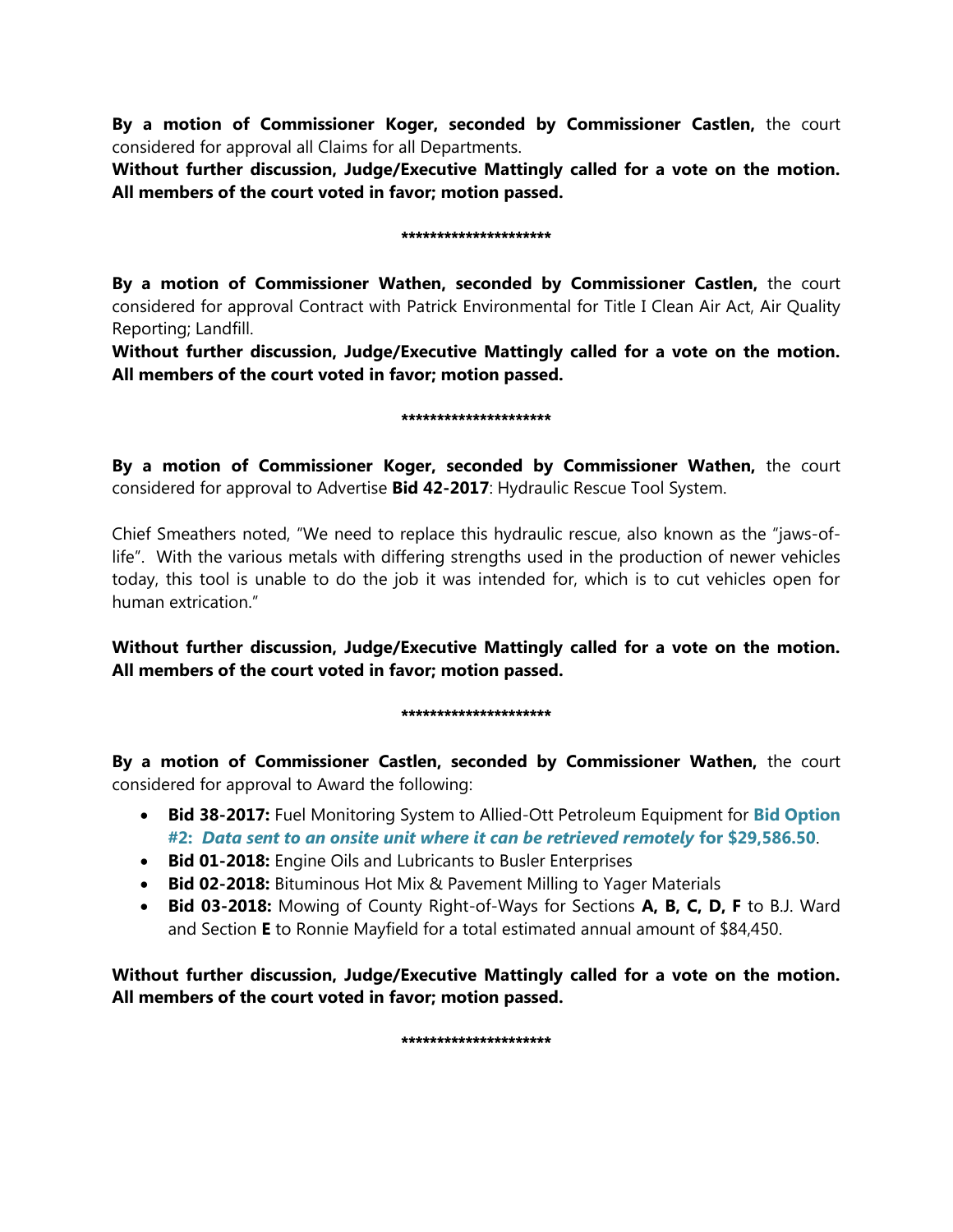**By a motion of Commissioner Koger, seconded by Commissioner Wathen,** the court considered for approval to Release a partial Surety Bond for the Downs, Preakness Place Unit #2 **Without further discussion, Judge/Executive Mattingly called for a vote on the motion. All members of the court voted in favor; motion passed.** 

#### \*\*\*\*\*\*\*\*\*\*\*\*\*\*\*\*\*\*\*\*\*

**By a motion of Commissioner Castlen, seconded by Commissioner Wathen,** the court considered Purchasing a 97.12 acres of Land from Brushy Fork Baptist Church for the appraised value of \$1,465 per acre for a total price of \$143,148.08.

David Smith stated, "This acreage is just south of the landfill and is in the same water shed used by the landfill. So all that is required for the county to use this property for land farming is a minor permit change."

"The thing I like about this purchase", said Commissioner Wathen, "is that this extends the life of the landfill way into the future."

**Without further discussion, Judge/Executive Mattingly called for a vote on the motion. All members of the court voted in favor; motion passed.** 

# \*\*\*\*\*\*\*\*\*\*\*\*\*\*\*\*\*\*\*\*\*

**By a motion of Commissioner Koger, seconded by Commissioner Castlen,** the court considered for approval to Advertise for a Mechanic in the Department of Public Works. **Without further discussion, Judge/Executive Mattingly called for a vote on the motion. All members of the court voted in favor; motion passed.** 

#### \*\*\*\*\*\*\*\*\*\*\*\*\*\*\*\*\*\*\*\*\*

# **Comments:**

Judge Mattingly will not be able to attend the regularly scheduled Dec. 21, 2017 Fiscal Court meeting and suggested that meeting be moved to an alternate date. The court agreed to reschedule the meeting to December 18, 2017 at noon.

# **Without objection, Judge/Executive Mattingly adjourned the meeting. SO ORDERED THAT COURT STAND ADJOURNED.**

| Judge/Executive:                          | Commissioner: |
|-------------------------------------------|---------------|
| Commissioner. George Wathen Commissioner. |               |